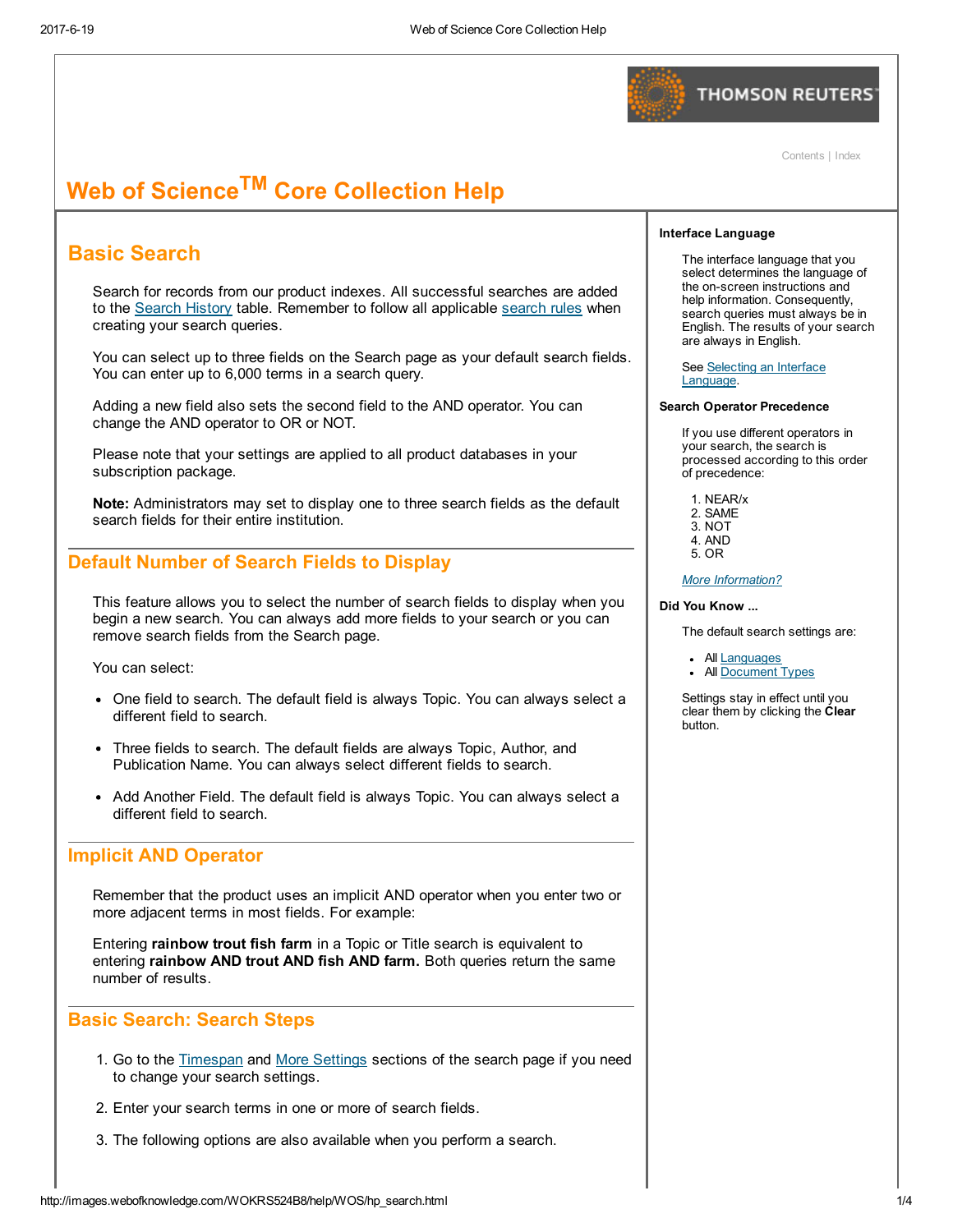- o The Add Another Field link allows you to add more search fields to the Basic Search page.
- o The Reset Form link lets you clear any search queries that you have entered. This action resets the search page to the original search fields This action applies to the Author search and Cited Reference Search.
- The Select from Index link allows you to select an item (such as a publication name or an author name) when you perform a Publication Name or Author search.
- o The Auto-suggest Publication Names option allows you to turn on or off suggestions for publication names. When this feature is ON, the product provides a list of publication names based on the characters that you enter in the search field. For example, if you enter CANC, the product displays a list of publications that begins with these four characters, such as Cancer Biology Therapy and Cancer Investigation.
- o The Default Number of Search Fields to Display option allows you to select only the Topic field or you can select the Topic, Author, and Publication Name fields.
- o The Save Settings option allows you to save your settings for future search sessions.
- 4. Click Search to go to the Results page.

## <span id="page-1-0"></span>Search Fields

- [Topic](http://images.webofknowledge.com/WOKRS524B8/help/WOS/hs_topic.html)
- **[Title](http://images.webofknowledge.com/WOKRS524B8/help/WOS/hs_title.html)**
- [Author](http://images.webofknowledge.com/WOKRS524B8/help/WOS/hs_author.html)
- Author [Identifiers](http://images.webofknowledge.com/WOKRS524B8/help/WOS/hs_researcherid.html)
- Group [Author](http://images.webofknowledge.com/WOKRS524B8/help/WOS/hs_group_author.html)
- **[Editor](http://images.webofknowledge.com/WOKRS524B8/help/WOS/hs_editor.html)**
- [Publication](http://images.webofknowledge.com/WOKRS524B8/help/WOS/hs_publication_name.html) Name
- $\bullet$ [DOI](http://images.webofknowledge.com/WOKRS524B8/help/WOS/hs_doi.html)
- Year [Published](http://images.webofknowledge.com/WOKRS524B8/help/WOS/hs_year_published.html)
- $\bullet$ **[Address](http://images.webofknowledge.com/WOKRS524B8/help/WOS/hs_address.html)**
- Organizations-Enhanced
- [Conference](http://images.webofknowledge.com/WOKRS524B8/help/WOS/hs_conference.html)
- **[Language](http://images.webofknowledge.com/WOKRS524B8/help/WOS/hs_language.html)**
- [Document](http://images.webofknowledge.com/WOKRS524B8/help/WOS/hs_document_type.html) Type
- [Funding](http://images.webofknowledge.com/WOKRS524B8/help/WOS/hs_funding_agency.html) Agency
- Grant [Number](http://images.webofknowledge.com/WOKRS524B8/help/WOS/hs_grant_number.html)
- [Accession](http://images.webofknowledge.com/WOKRS524B8/help/WOS/hs_accession_number.html) Number
- [PubMed](http://images.webofknowledge.com/WOKRS524B8/help/WOS/hs_pubmedid.html) ID

# Did You Mean ...

All database products within the Web of Science platform includes a spell checker to check your search queries against common spellings and their variants in order to determine if an alternative spelling exists that would improve your search results.

To turn on this feature, select Modify Settings from the search page, and then select On from the "Auto-suggest publication names" option.

If the system determines that an alternative spelling exists, a Did You Mean text box appears offering you an alternative search query. The tool checks full terms not truncated terms or terms within quotation marks.

For example:

• Did You Mean: Topic=(suggested search terms) [NNN results]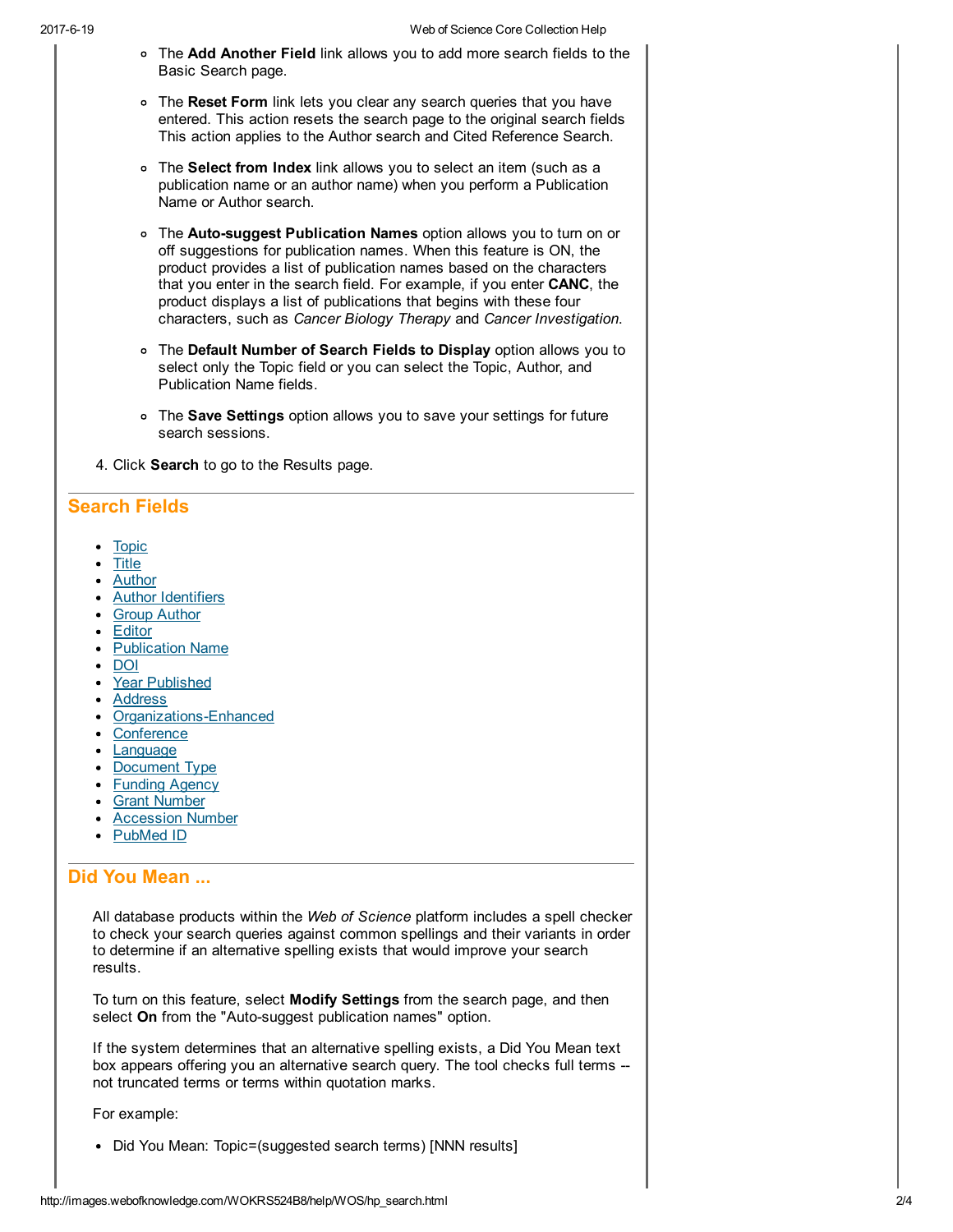• Did You Mean: (Topic=(suggested search terms) AND Author=(author name)) [NNN results]

If no results are found, and there are no Did You Mean suggestions, then the system displays a list of search tips with links to help and a training video.

If you select the Did You Mean suggestion, the system launches a new search and takes you to the Results page. The original search and the Did You Mean search both display in the Search History.

Important Note: Did You Mean only works for Topic and Title searches.

# Save Settings

The product allows you to save your settings. These settings are found under the More Settings section on any Search page.

You can save these settings so that they are available each time you begin a search session. For example, you can set your timespan settings to search All Years or Year to Date. Each time you begin a new session, the product remembers this setting and only searches for records added to the product within the specified timespan.

You must be a registered user and you must sign in to save your search settings.

- 1. Select the desired timespan and/or indexes that you want to include in future searches.
- 2. If you have not signed in, then click the sign in or register link that appears at the bottom of the Search page.
- 3. Click the Save Settings button. The next time you sign into a new session, the product remembers your settings so you can immediately begin your research.

# How to Create a Citation Alert

When you create a citation alert, Thomson Reuters notifies you by e-mail whenever the document has been cited by a new article. The alert is active for one year. You may renew the alert at any time. We will send you an e-mail approximately two weeks before the alert expires to remind you to renew the alert.

To create an alert, you must be a registered user and you must sign in to Web of Science.

- 1. Sign in to Web of Science.
- 2. Run a search from the Search or Advanced Search page to find records for which you want to create a Citation Alert.
- 3. From the Results page, select the title of a record to go to the Full Record page.
- 4. Click the Create Citation Alert link to open the Create Citation Alert overlay dialog.
- 5. Your e-mail name will appear in the EMail Address field. Select an e-mail format: Plain Text, HTML, EndNote, or Field Tagged.
- 6. Click the Create Citation Alert link to create the citation alert for the current record
- 7. Click the Close button to return to the Full Record page.
- 8. Select Saved Searches & Alerts from the My Tools menu to go to the Saved Searches and Alerts page.
- 9. Select the Citation Alerts tab to view the article for which you created the citation alert.